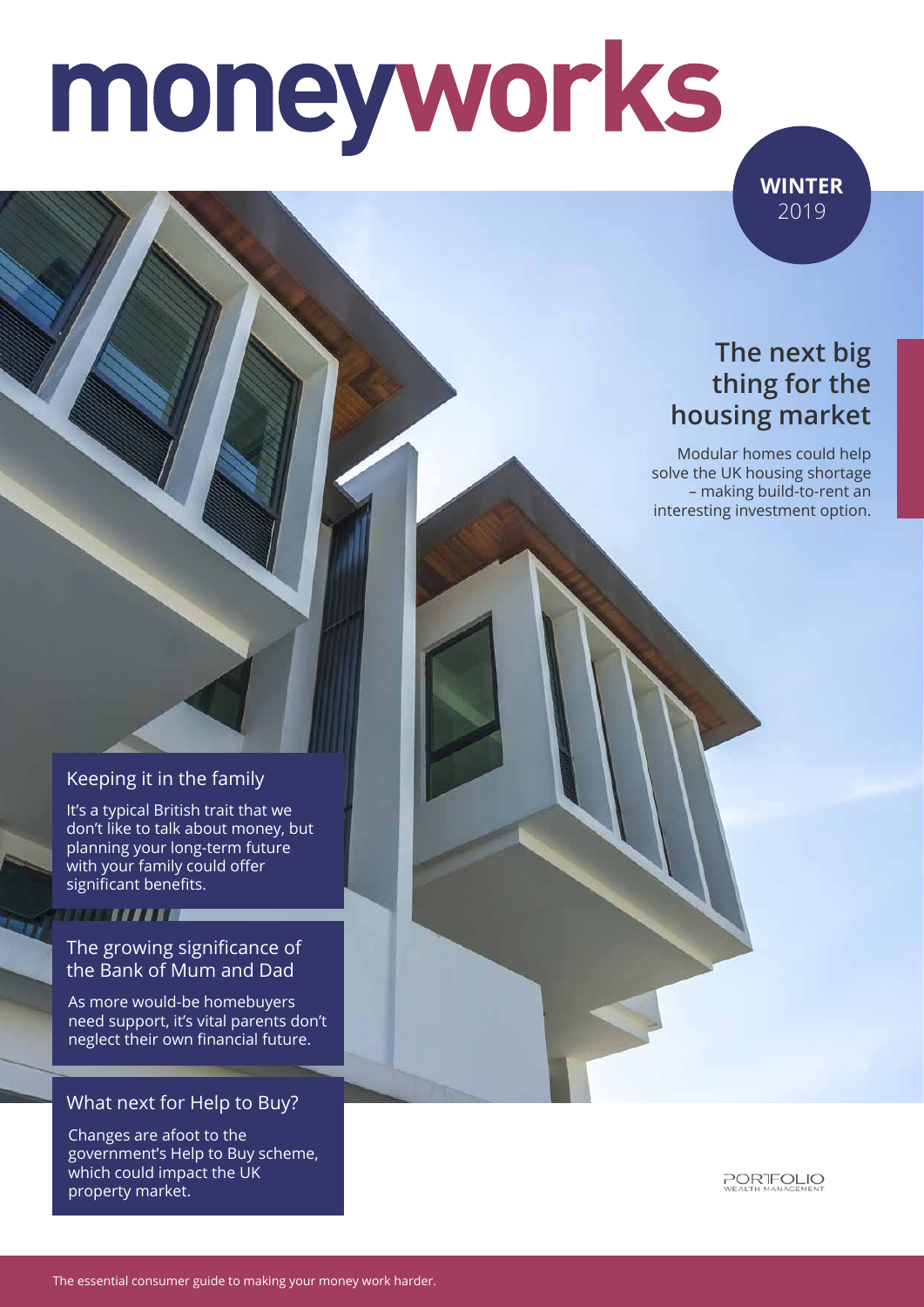# Welcome Contents

As another year draws to a close, a very warm welcome to the latest edition of **moneyworks** and the chance to address a number of issues that could well have a major impact on your finances both now, and in the future.

We take a look at the growing significance of the Bank of Mum and Dad with new figures revealing how young adults are now heavily reliant on the financial support of their parents. In 2018, parents gifted £24,100, on average, to their offspring – a rise of £6,000 compared to a year earlier, making them the 10th biggest mortgage lender in the UK.

We highlight the potential pitfalls of doing so and why its vital parents don't neglect their own financial future.

Staying with the property market, we also take a look at the growing appeal of modular homes and why they could be the answer to the UK housing shortage. Typically costing significant less than new builds, we ask whether they are a good investment opportunity and why such mass-produced housing could fill a gap in the market.

Meanwhile with the number of people getting their foot the property ladder now at its highest level since 2007, we report on the success of the Government's Help to Buy mortgage scheme and what impact their proposed changes could have on home buyers.

Finally, we look at the importance of talking about financial issues with our families and why despite our reluctance to talk about money, neglecting to do so could have huge implications in later life. Talking through your goals, concerns and needs with family members now and discussing how best to utilise your savings with a financial advisor could save you considerably in the long run.

Please get in touch if there is any subject you would like us to address in upcoming issues and we look forward to bringing you more financial news and views over the coming months.

Best wishes

#### The **moneyworks** team

#### **This newsletter is for information purposes only and does not constitute advice or a personalised recommendation.**

Bankhall is a trading style of Bankhall Support Services Limited a company registered in England and Wales with number 2785381 which is authorised and regulated by the Financial Conduct Authority under number 164877. Registered office: Pixham End, Dorking, Surrey RH4 1QA. VAT number: 105437300.

Bankhall® is a registered trademark of Sesame Bankhall Group Limited (a company registered in England and Wales with number 3573352. Registered office: as above).

#### What next for Help to Buy? **04**

Changes are afoot to the government's Help to Buy scheme, which could impact the UK property market.



#### The next big thing for the housing market **05**

Modular homes could help solve the UK housing shortage – making build-to-rent an interesting investment option.

#### Keeping it in the family **06**

It's a typical British trait that we don't like to talk about money, but planning your long-term future with your family could offer significant benefits.



The growing significance of the Bank of Mum and Dad **07**

As more would-be homebuyers need support, it's vital parents don't neglect their own financial future.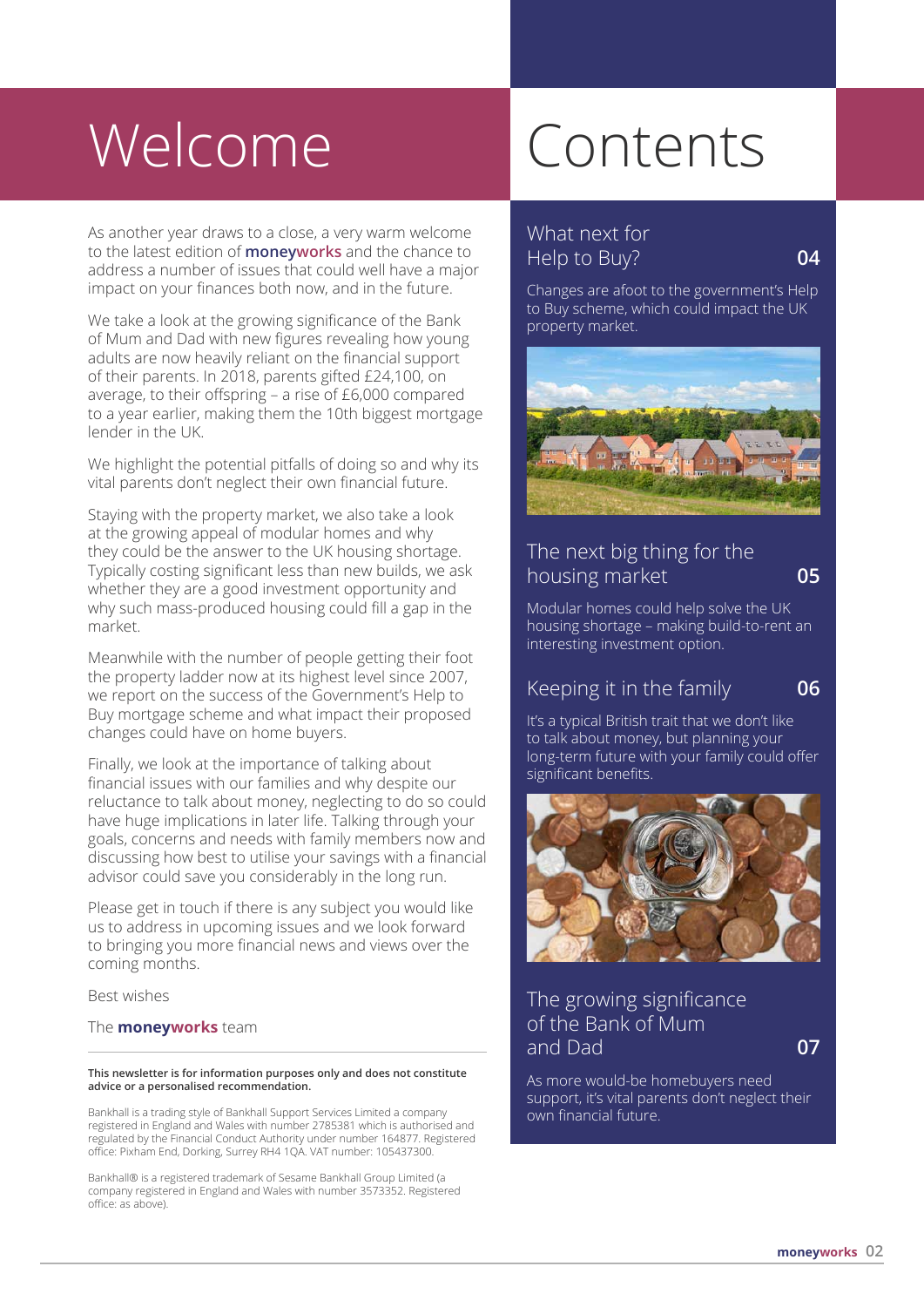# The News in Brief

A round up of the current financial stories.

# A costly gap to fill

The state pension is a valuable benefit for millions of people – but on its own, it falls significantly short of funding a typical retiree lifestyle.

August 2019 figures from Just Group found that, on average, a single pensioner spends £13,265 annually. But with the full state pension currently paying £8,767.20, it means an average annual shortfall of £4,498 that needs to be plugged. Retired couples must find an extra £8,710 a year.

Just Group calculates that – if you are a single pensioner, have no other retirement savings and lived the average retiree lifestyle – in a calendar year, you would run out of money by 28 August and three days later for couples. This would leave a shortfall of over four months.

https://bit.ly/2Jet3xj (Just)

## Boost for five-year mortgages

With economic uncertainty about Brexit hanging over the UK, it could be a good time for mortgage borrowers to secure a longer-term fixed rate deal.

September 2019 research has found the number of five-year fixed rate mortgages available has almost doubled over the past five years. Whereas in September 2014 there were 796 products on the market, there were 1,542 available this September.

Moneyfacts added this greater competition has also resulted in five-year rates falling, with the average rate standing at 2.739% in September 2019. A five-year deal might be suitable if you're looking for stability over your repayments and don't plan to move for a few years.

https://bit.ly/2JemBXa (Moneyfacts) https://bit.ly/2pGsvth (Moneyfacts)

### Savers continue to miss out

The Bank of England has indicated another interest rate cut is becoming more likely – which would spell more bad news for careful savers. Base rate currently stands at 0.75%, but economic uncertainty and the US-China trade war fall-out could push rates down within the next 12 months.

September 2019 research by This is Money has found the majority of available savings accounts are paying interest below the rate of inflation. It calculates savers will collectively miss out on £1 billion this year because of rates failing to keep pace with the rising cost of living.

https://bit.ly/2kNEK5c (The Guardian) https://bit.ly/2N3Zpfk (This is Money) https://bit.ly/2BA9n2P (This is Money)

## The financial cost of procrastination

For many of us it's human nature to leave things to the last minute, but August 2019 research by Nationwide has found procrastination costs us an average of £449 a year, or £29,200 over a lifetime.

Nationwide's survey revealed nearly two in three (63%) admit to procrastinating. 57% have been caught out by financially leaving things to the last minute. Common money dallying activity includes leaving it late to find gifts (50% of us state we're guilty of this), not putting money into a savings account (38%) and last-minute holiday planning (30%).

Men are the biggest procrastinators, costing them an average of £571 a year compared to £325 for women.

https://bit.ly/2MCwdwW (Nationwide)

**Your home may be repossessed if you do not keep up repayments on your mortgage.**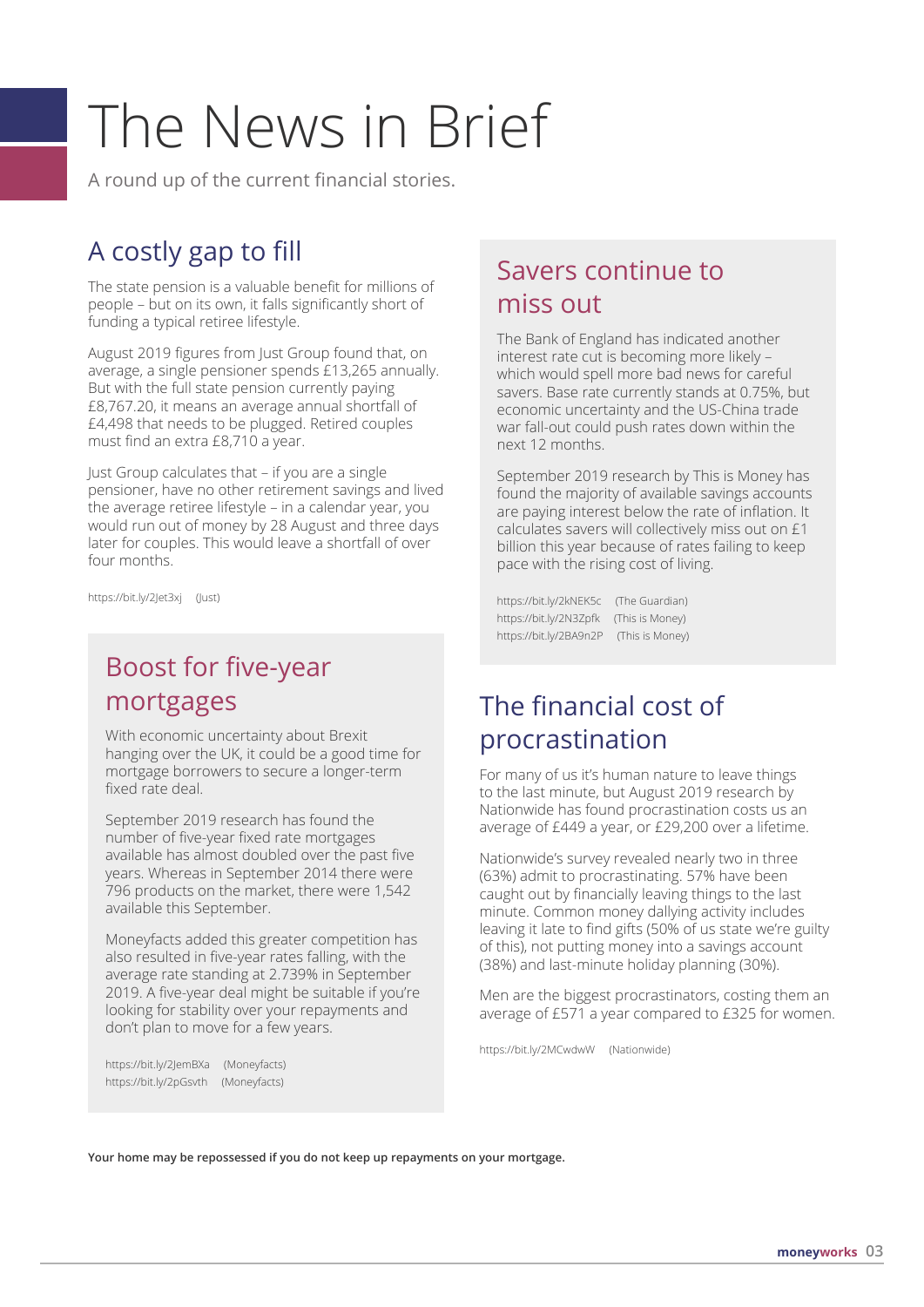# What next for Help to Buy?

Changes are afoot to the government's Help to Buy scheme, which could impact the UK property market.

Changes are afoot to the government's Help to Buy Equity Loan scheme, which could impact the UK property market.

The number of people getting onto the property ladder is now at its highest since 2007 according to August 2019 research from Yorkshire Building Society.<sup>1</sup>

The upturn in numbers comes after the government's efforts to help first time home buyers. with its Help to Buy Equity Loans.

According to figures from the Ministry of Housing, Communities and Local Government, Help to Buy equity loans resulted in 183,947 properties being bought in England since April 2013.<sup>2</sup>

The scheme sees the government provide a loan of up to 20% of a new-build property's value (or 40% in London which in turn allows buyers to purchase a home with a 5% deposit and 75% mortgage (or 55% in London).

However, Help to Buy Equity Loans are not proving entirely successful in supporting the government's intentions. According to the government's own watchdog,<sup>3</sup> more than half of the scheme users admit they could have afforded to buy a home without state support while almost one in five borrowers weren't first time buyers either.4

With critics arguing the scheme has pushed up average UK house prices and helped rich buyers<sup>5</sup> purchase more expensive homes, the government has announced key adjustments.

#### **So what's changing?**

The current Help to Buy Equity Loan scheme will close in March 2021 and it will be replaced by a new scheme, running from April 2021 until March 2023 – with two key differences.

The new proposals will mean it will only be available to first-time buyers and there will also be regional property price caps in an effort to make sure the scheme helps those who need it most. The cap is 1.5 times the average first-time buyer price in each region.

But the cap idea has already received criticism, as it is predicted there will be too few new build properties that will meet the criteria. Hamptons gave the example of the North East, where 53% of new build homes would be too expensive for Help to Buy if the caps were brought in now – never mind in two years' time.<sup>6</sup>

Data from reallymoving.com<sup>7</sup> shows 38% of people who used Help to Buy Equity Loans in 2018 would be ineligible for the new scheme and suggests the revised scheme will be less popular as a consequence.

#### **How will the housing market be impacted?**

If the revised scheme sees fewer people enter the housing market, the effects are likely to be felt even further up the property ladder. Any slowdown in house purchases would likely see property prices stagnate or even fall.

Further Reallymoving.com research suggests first time buyers pay 8% more for new homes<sup>8</sup> through Help to Buy, compared to first time buyers who don't use the scheme. As a result, if fewer people go down this route, it will impact on new build and other house prices.

The National Audit Office has warned the government that its next challenge will be "weaning the property market off the scheme."<sup>9</sup> With the current scheme not due to end until March 2021 – if you plan to move home in the near future – it might be a good time to consider your options. An adviser can help you secure a mortgage deal that's right for your individual circumstances.

#### **Your home may be repossessed if you do not keep up repayments on your mortgage.**

- 1 https://bit.ly/32H5Zii (Mortgage Strategy)
- <sup>2</sup> https://bit.ly/2N4jqT5 (New Statesman America)<br>(The Guardian)
- 3 https://bit.ly/2ReQx85 (The Guardian)
- 4 https://bit.ly/2NOzwDP (Independent) 5 https://bit.ly/2BChqMk (The Sun)
- 6 https://bit.ly/2MCRiHB (Which)
- 7 https://bit.ly/35YQlkr (Really Moving)
- 8 https://bit.ly/2MCzRqC (Really Moving)
- 9 https://bit.ly/2Obycrt (ITV)

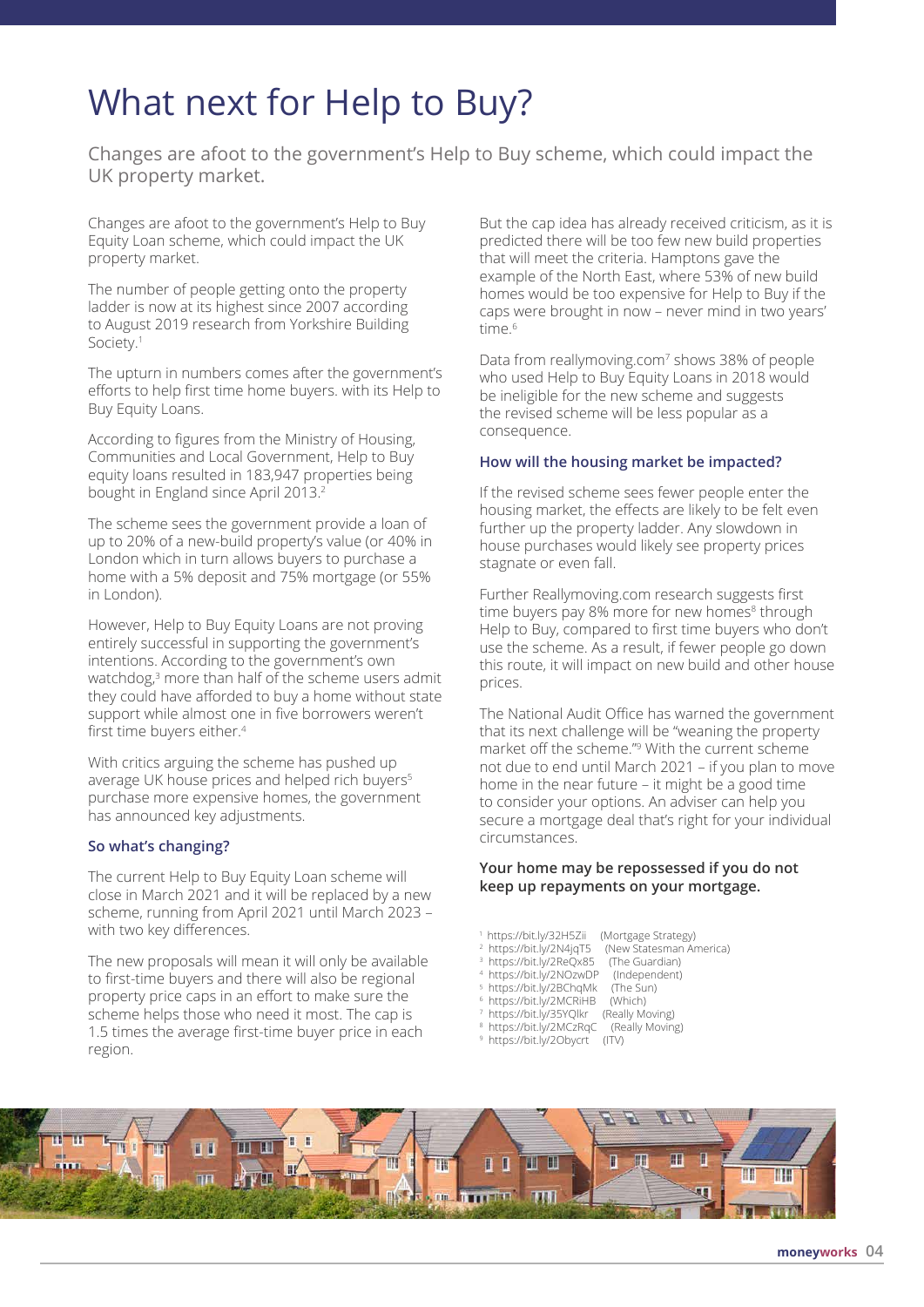

# The next big thing for the housing market

Modular homes could help solve the UK housing shortage – making build-to-rent an interesting investment option.

The UK is currently embroiled in a housing crisis which is making it increasingly difficult for people to get on the housing ladder. A combination of rising population numbers, a relative lack of house-building and soaring property prices is leading to a lack of affordable homes to buy or rent.

UK house prices have risen by 160% in real terms since 1996<sup>1</sup> whilst broadly over the same period the number of people renting has doubled.<sup>2</sup> The government has pledged to start building 300,000 homes a year by the mid-2020s<sup>3</sup>, but some experts warn this won't be enough on its own.4

Whereas previous generations have almost taken home ownership for granted, millennials are increasingly accepting a different reality with 60% of people aged between 18 to 35 believing they're destined to rent forever.<sup>5</sup>

October 2019 figures from the Ministry of Housing, Communities and Local Government show the number of new homes being built is in decline<sup>6</sup>, suggesting the government is not on track to achieve its 300,000-a-year new build target. The expense and time involved in building new homes, coupled with the issues of land and skilled labour shortages,<sup>7</sup> means there is an urgent gap to fill.

#### **Fresh ideas**

A new type of house is springing up around the UK, which could ease the crisis. Modular homes typically start at around £25,000 each - 11% of the UK's average house price,<sup>8</sup> and are much quicker to build.

Typically, they are constructed indoors in a factorytype setting, before being transported and erected on suitable locations. Modular homes can be built to individual specifications and can take just a week to produce.

Currently, around 15,000 modular homes<sup>9</sup> are built every year – and a number of developers<sup>10</sup> are entering the market by setting up factories. They vary in style and size, with some of the top end modular homes 25% bigger than the average new-build house.11 Another advantage is that they're also more environmentally friendly.

#### **A good investment opportunity?**

As modular homes look to become more established

over the next few years, many believe they could play a significant role in the UK housing market and help alleviate the renting crisis that is building up,<sup>12</sup> caused by property shortages.

Modular homes represent an interesting investment opportunity if you're thinking about buy-to-let (or, in this case, build-to-rent). This would involve securing a piece of land and arranging for a modular to be built and installed.

There are risks with modular build-to-rents though and because they are not yet commonplace in people's minds, attracting renters might not be as easy as a buy-to-let house. The set-up costs of building the homes are also likely to be higher, plus there will be legal costs to consider with construction.

However, there are potentially big advantages. It's quicker to get the property up and running, with the quality just as high – potentially saving maintenance costs in the long-term while development loans can be lower cost due to shorter timeframes.

Finally, with demand for affordable housing and renting only growing, modular homes could significantly take off in popularity over the next few years. Not least for their green credentials in these eco-conscious times.

If you're interested in the possibility of build-to-rent, it's certainly important you do your homework. An adviser will be able to talk you through the key considerations and provide personalised recommendations.

#### **Your home or property may be repossessed if you do not keep up repayments on your mortgage.**

#### **The Financial Conduct Authority does not regulate some aspects of buy to let mortgages and development loans.**

- 1 https://bit.ly/2Oto7Xa (Independent)
- 2 https://bit.ly/2KFzDha (Buy Association)
- 3 https://bit.ly/336Udxk (GOV.UK)
- 4 https://bit.ly/2D8q0TG (LSE)
- 5 https://bit.ly/2Oc9cSp (This is Money)
- 6 https://bit.ly/37l8J7X (This is Money)
- 7 https://bit.ly/2D1gWA6 (Independent)
- 8 https://bit.ly/2OxsuAv (The Sun) 9 https://bit.ly/3459kse (The Guardian)
- 
- <sup>10</sup> https://bit.ly/37r3y6w (Metro)<br><sup>11</sup> https://bit.ly/37r3y6w (Metro) <sup>11</sup> https://bit.ly/37r3y6w

<sup>12</sup> https://bit.ly/2OrkD7m (This is Money)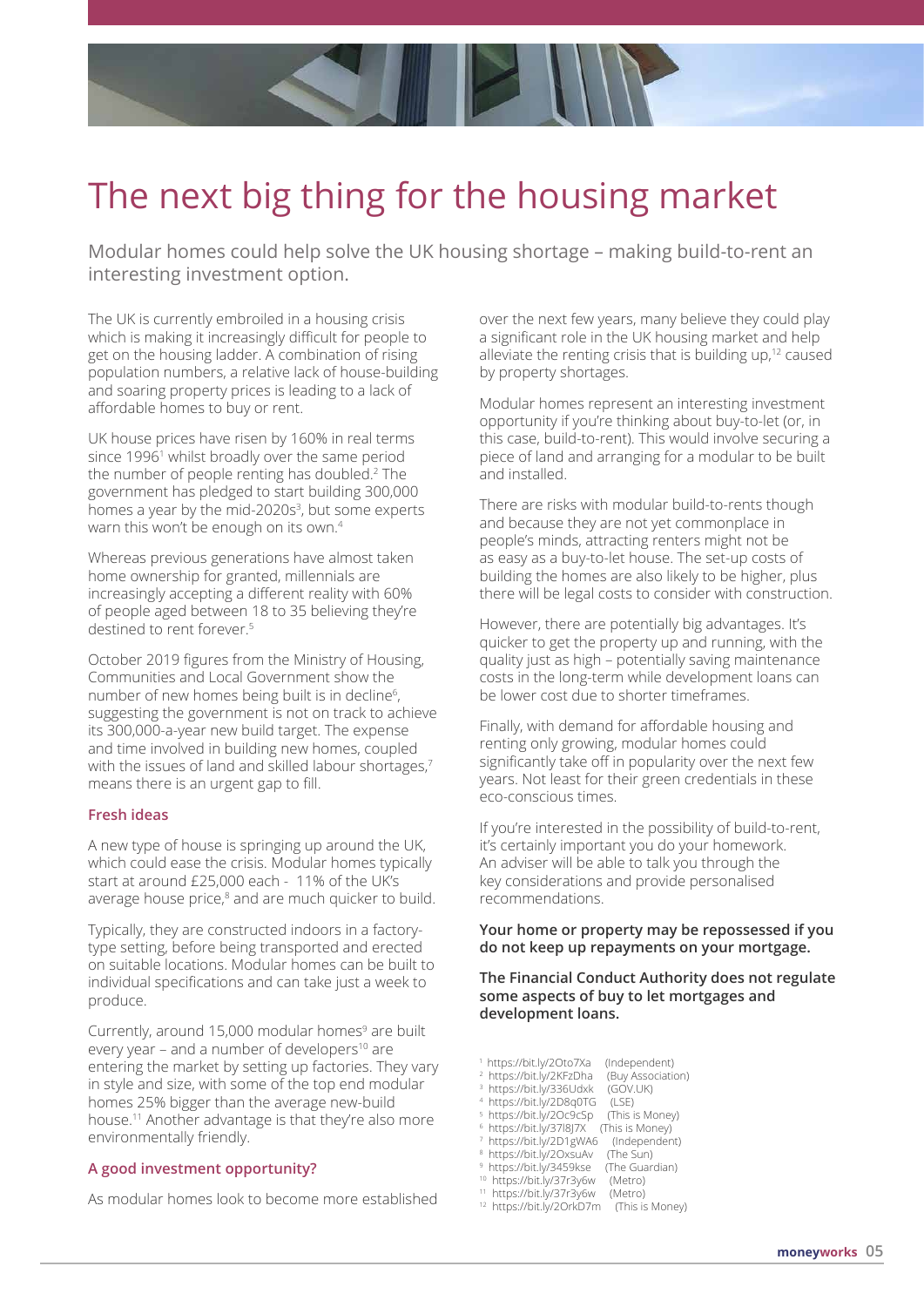

# Keeping it in the family

It's a typical British trait that we don't like to talk about money, but planning your longterm future with your family could offer significant benefits.

When it comes to your family and friends, there aren't too many topics of conversation that are out of bounds – but money is one area that millions of Brits still avoid discussing.

April 2019 research by Lowell<sup>1</sup> found most of us are more comfortable talking about our weight, mental health and family dramas than we are about our personal finances.

Even when the conversation does turn to money, a March 2019<sup>2</sup> study by Lloyds discovered a quarter of adults have lied to family and friends about their personal finances. Of those 23% have misled their partner, leading to 37% having arguments.

Not being open about personal finance matters can lead to family members storing up problems – when their nearest and dearest might be able to help. For example, according to Money Advice Service figures published in November 2018,3 the average UK hidden debt is £4,164 with 47% of those in the red admitting that their friends and family have no idea about their debt.

#### **The urgent need to talk**

This worrying trend of family financial secrets comes at a time when younger generations in particular need more support than ever.

The so-called Bank of Mum and Dad is now unofficially the UK's 10th-biggest mortgage lender,4 according to Legal & General (L&G). With university tuition fees now costing an average of £9,250 a year;<sup>5</sup> people living longer;<sup>6</sup> care home fees spiralling,<sup>7</sup> and inheritance tax revenue at a record high,<sup>8</sup> there are no guarantees older people can pass on as strong of a legacy.

#### **Planning together**

To address these and other potential issues, there's a real benefit to sitting down as a family to talk openly

about your finances and work together to achieve your individual goals.

Many financial advisers offer an inter-generational wealth management service that helps loved ones discuss the current status of their finances and plan ahead together. Whilst each member of the family has their own priorities, it allows everyone to share these objectives and make decisions as a collective.

It could be your family wealth can more collaboratively support one another, rather than you each operating in isolation. For example, if younger generations are looking to get onto the property ladder and probably need some financial support, you can collectively look at what that means and work together. At the other end of the scale, it also allows you to plan how assets are passed down the family, by discussing wills and other ways of transferring wealth whilst paying less tax.

By being open and more transparent with each other, there's a real opportunity to be stronger financially as a family. And with an adviser providing tailored recommendations, everyone can look forwards with greater confidence.

#### **The value of your investment can go down as well as up and you may not get back the full amount invested.**

#### **The Financial Conduct Authority does not regulate Will writing and taxation and trust advice.**

- 1 https://bit.ly/2p5Q1Qj (i News)
- 2 https://bit.ly/31JGVpT (Independent)
- https://bit.ly/2PbwMiX (The Money Advice Service)<br>https://bbc.in/2Zp09pT (BBC)
- 4 https://bbc.in/2ZpQ9pT

3

- 
- 5 https://bbc.in/2MH1ejj (BBC) 6 https://bit.ly/2OxKFVc (Office for National Statistics)
- 7 https://bit.ly/2DAVLaR (The Guardian)
- 8 https://bit.ly/2JfLdP5 (Express)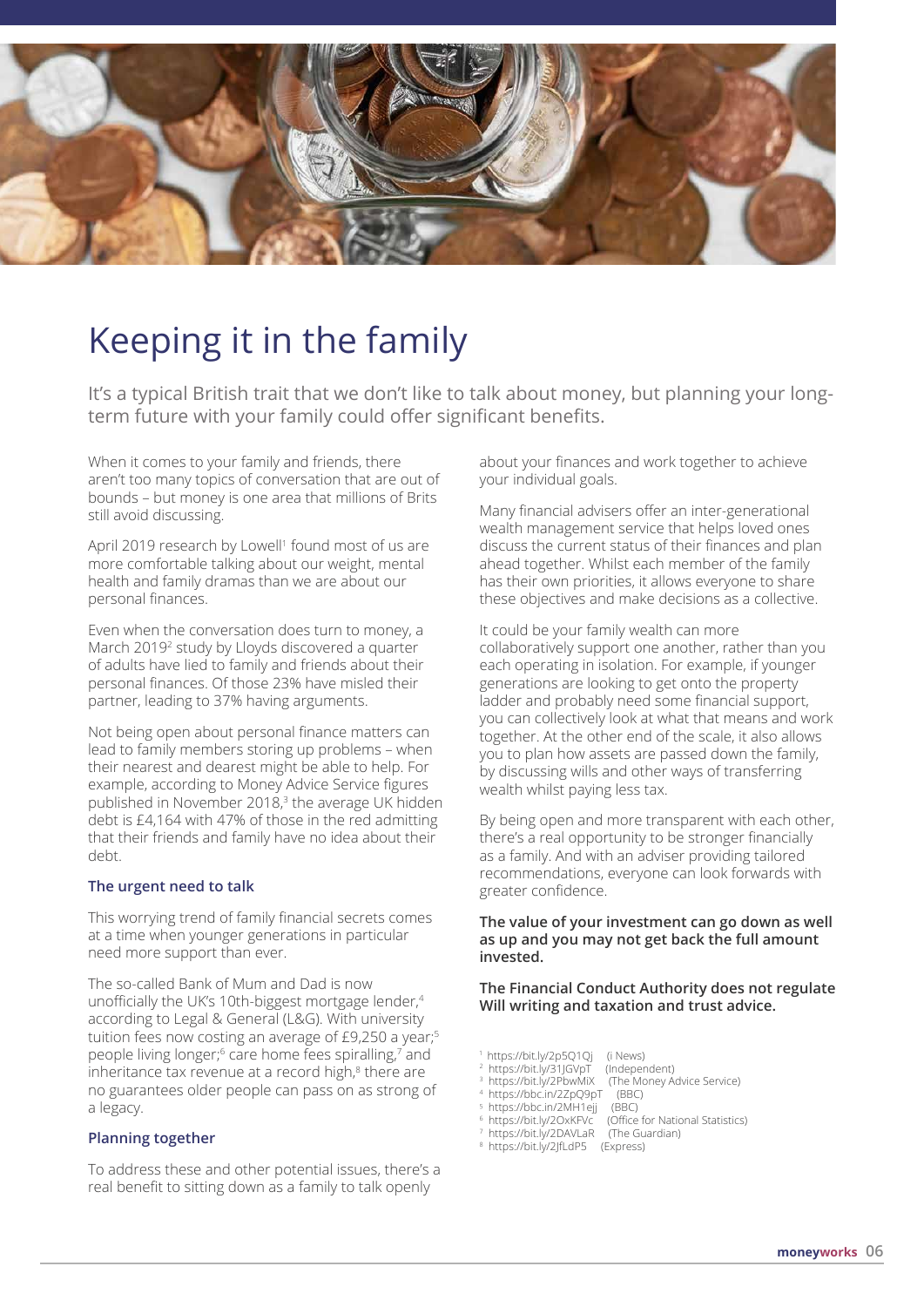# The growing significance of the Bank of Mum and Dad

As more would-be homebuyers need support, it's vital parents don't neglect their own financial future.

Buying a first home is one of the life's biggest milestones. But when it comes to achieving this level of independence, young adults are heavily relying on the financial support of their parents.

August 2019 research by Legal & General has found that, during 2018, UK parents collectively provided a whopping £6.3 billion to get their children onto the property ladder. This meant the so-called Bank of Mum and Dad was effectively ranked the 10th biggest mortgage lender in the UK<sup>1</sup>.

On average, parents gifted £24,100 to their offspring – a rise of £6,000 compared to a year earlier. More than half of parents surveyed used cash to help their children. Others were withdrawing money from their pensions – or would consider using equity release from their homes.

#### **A leg up the ladder**

Such parental financial support is proving vital for young people. According to July 2019 research by Santander, a third of first-time buyers state the biggest barrier to home ownership is raising enough money for a deposit<sup>2</sup>. Whilst nine in 10 of non-homeowners, aged 18-40, want to get onto the property ladder, the research concludes that – by 2026 – just one in four under 34s will achieve this ambition.

So a financial gift from mum and dad could be vital. January 2019 research by London and Country discovered four out of five first-time buyers expect their parents to contribute towards a deposit<sup>3</sup>. And 22% are hoping the Bank of Mum and Dad will cough up more than half the money needed.

In the meantime, a growing number of young adults are continuing to live in the family home rather than move out. December 2018 figures from Skipton Building Society show 2.7 million parents currently have grown up children living at home – 40% of whom aren't contributing anything financially<sup>4</sup>.

The situation is putting parents under significant pressure. Day-to-day living expenses are increased

by having to support grown up children. Whilst rising house prices – the Santander research also found house price inflation has outstripped wage inflation by 47% to 18% over the past decade – make it very difficult for young people to flee the nest<sup>2</sup>.

#### **Long-term financial implications**

It's perfectly understandable that if parents feel they can financially help their children, they will gift money. However, it's really important you consider the longterm ramifications before making any final decisions.

Going back to the L&G survey, a quarter of parents who have given money to their kids admit they're not confident they have enough money to last through their retirement. 15% have already accepted a lower standard of living, as the price of helping out<sup>1</sup>.

If you have children you expect to support buying property, it's advisable to give yourself as much time to prepare as possible. That way you don't necessarily have to risk damaging your own financial future by making too big a sacrifice.

By seeking financial advice, you can have a better understanding of the options available to you. An adviser will help you establish when you might want to provide financial assistance, to see if you can build up your provisions. They can also assist you in building up a clearer picture of your long-term financial needs, so you can make informed decisions.

**The value of your investment can go down as well as up and you may not get back the full amount invested. Investments do not include the same security of capital which is afforded with a deposit account.**

- 1 https://bbc.in/349AgqU (BBC)
- <sup>2</sup> https://bit.ly/335lAry (Mortgage Introducer)<br><sup>3</sup> https://bit.ly/2QFDfDm (L&C)
- 
- 4 https://bit.ly/2Xz1mVX (Independent)